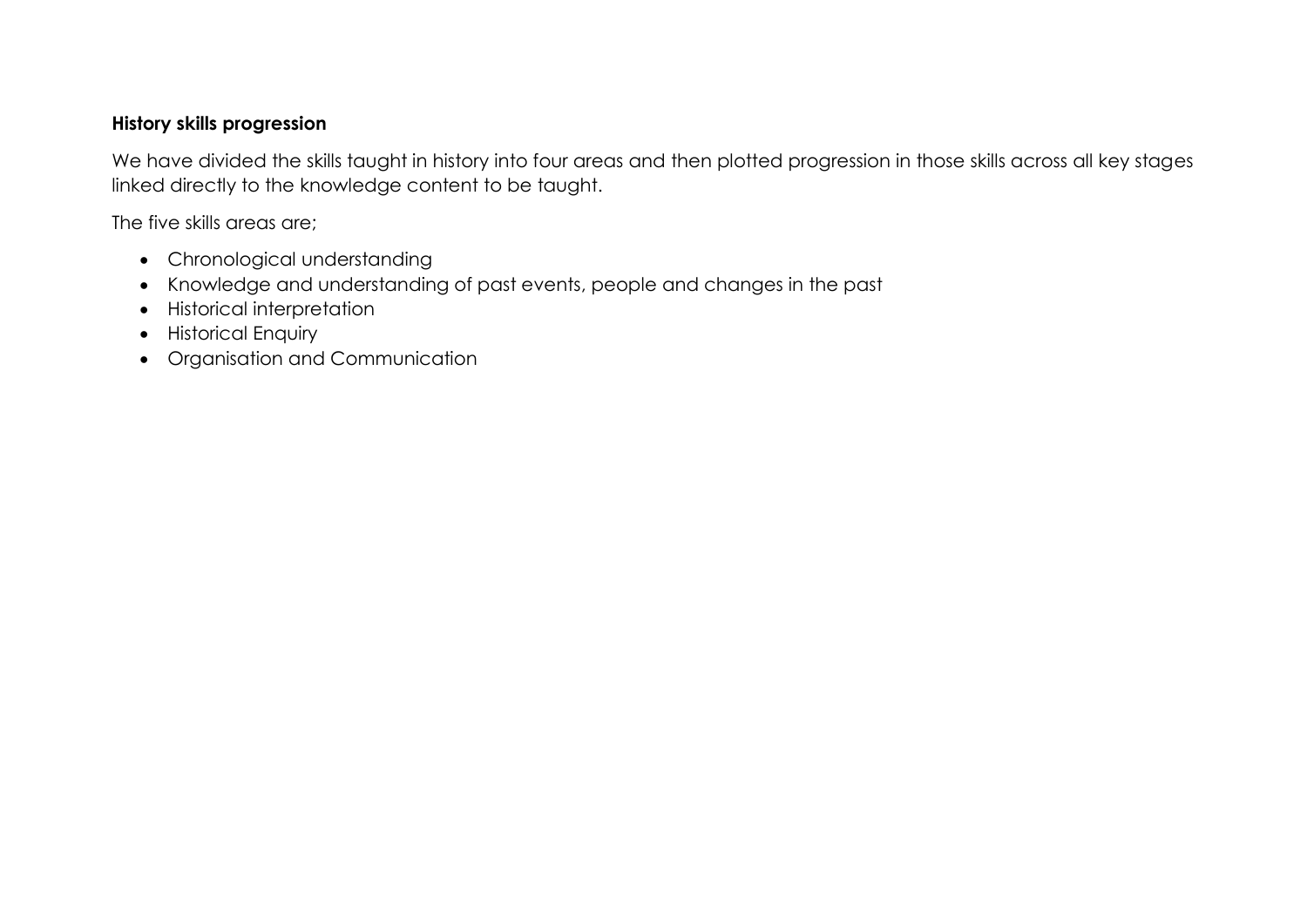| Reception<br>Year 2<br>Year 3<br>Year 4<br>Year 5<br>Year 6<br>Year 1<br>Set in Stone<br>Titanic<br><b>Ancient Egypt</b><br><b>Toys</b><br>Grace<br>Super<br>Space<br>Darling<br>learning Day<br><b>Astronauts</b><br>or to tie in<br><b>Mighty metals</b><br><b>Mary Anning and</b><br>People who help us<br>Anglo- |  |
|----------------------------------------------------------------------------------------------------------------------------------------------------------------------------------------------------------------------------------------------------------------------------------------------------------------------|--|
|                                                                                                                                                                                                                                                                                                                      |  |
|                                                                                                                                                                                                                                                                                                                      |  |
|                                                                                                                                                                                                                                                                                                                      |  |
|                                                                                                                                                                                                                                                                                                                      |  |
| with the<br>World war 2<br><b>Charles Darwin</b><br>George<br>Saxons                                                                                                                                                                                                                                                 |  |
| <b>Forrest: Plant</b><br>Significant/inspirational<br>platinum<br>Scrumdiddlyumptious!<br>(Evolution science)                                                                                                                                                                                                        |  |
| person- The Queen<br>Jubilee in<br>Hunter<br>Sailors,<br>Ancient                                                                                                                                                                                                                                                     |  |
| <b>Platinum Jubilee (June</b><br>What did the Romans<br>February<br>raiders and<br><b>Greeks</b><br><b>Significant women</b>                                                                                                                                                                                         |  |
| celebrated in<br>2022)<br>Elizabeth I<br>do for us?<br><b>Harriet Tubmann</b><br><b>Traders</b>                                                                                                                                                                                                                      |  |
| <b>Vikings</b><br>compared<br>June                                                                                                                                                                                                                                                                                   |  |
| with<br><b>Tin streaming Goss</b>                                                                                                                                                                                                                                                                                    |  |
| Lanhydrock<br>Elizabeth II<br>Nurturing<br>Moor                                                                                                                                                                                                                                                                      |  |
| House<br>nurses                                                                                                                                                                                                                                                                                                      |  |
| <b>Cornish Diaspora</b>                                                                                                                                                                                                                                                                                              |  |
| <b>Full steam</b>                                                                                                                                                                                                                                                                                                    |  |
| ahead                                                                                                                                                                                                                                                                                                                |  |
| <b>Richard</b>                                                                                                                                                                                                                                                                                                       |  |
| <b>Trevithick</b>                                                                                                                                                                                                                                                                                                    |  |
| The Tales of                                                                                                                                                                                                                                                                                                         |  |
| <b>Beatrix Potter</b>                                                                                                                                                                                                                                                                                                |  |
|                                                                                                                                                                                                                                                                                                                      |  |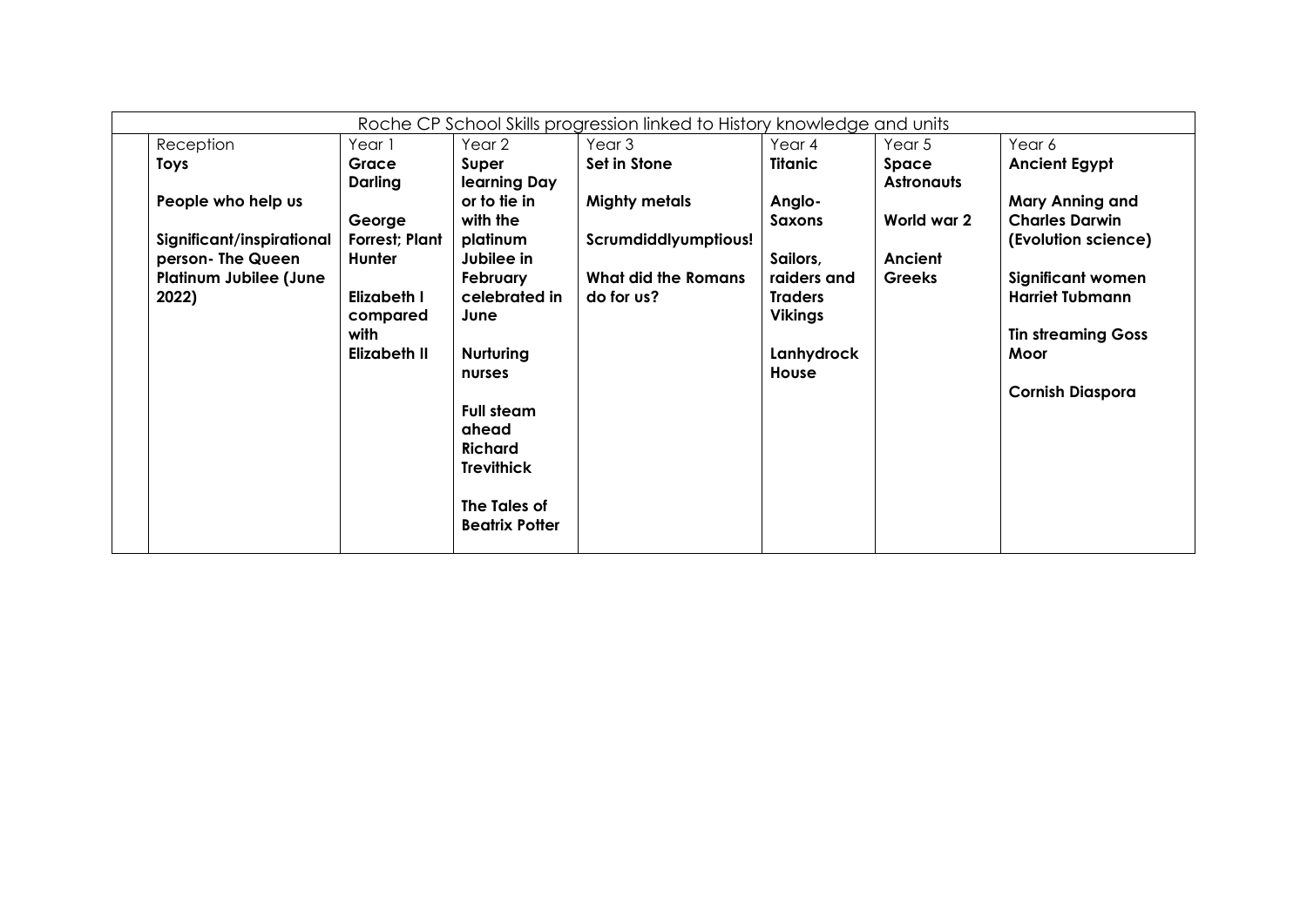|                             | can start to sequence      | I can place the                      | I can place the    | I can use timelines to place | I can place the                | I can use dates to            | I can Identify and use                             |
|-----------------------------|----------------------------|--------------------------------------|--------------------|------------------------------|--------------------------------|-------------------------------|----------------------------------------------------|
|                             | events through photos      | order of events                      | order of events in | events that happened in      | order of events                | order and place               | different sources of                               |
|                             | (the life of Elizabeth II) | of Grace                             | chronological      | chronological order; Stone   | in                             | events of World               | information and artefacts. (                       |
|                             |                            | Darling's life in                    | order using dates  | age, bronze age Iron age,    | chronological                  | war 2 on a                    | Picture activity) to gain                          |
|                             |                            | chronological                        | and times on a     |                              | order using                    | timeline.                     | information about the Nile in                      |
|                             |                            | order using                          | timeline of the    | I can place Mayan            | dates and                      |                               | the past and modern times.                         |
|                             |                            | dates and<br>times. The              | Victorians         | civilisation on a timeline   | times.                         | I can use the                 |                                                    |
| Chronological understanding |                            | Victorians                           |                    | I can use timelines to place |                                | chronology of                 |                                                    |
|                             |                            |                                      |                    | the events that happened     |                                | astronauts in                 | I can sequence historical                          |
|                             |                            | I can organise                       |                    | in Roman times in            |                                | space to raise                | periods on a time line in                          |
|                             |                            | the events of                        |                    | chronological order          |                                | questions about<br>changes in | order to locate the events                         |
|                             |                            | Queen                                |                    |                              | I can ask                      | society.                      | linked to tin mining within                        |
|                             |                            | Elizabeth I life in<br>chronological |                    | I understand that timelines  | questions such                 |                               | world history.                                     |
|                             |                            | order                                |                    | are divided into BC and AD   | as 'what was it                |                               |                                                    |
|                             |                            |                                      |                    |                              | like for a                     |                               | I can describe and locate                          |
|                             |                            |                                      |                    |                              | during ?'                      |                               | the period using words and                         |
|                             |                            |                                      |                    |                              |                                |                               | phrases such as century,<br>decade, BC, AD, after, |
|                             |                            |                                      |                    |                              |                                |                               | before, during, Roman,                             |
|                             |                            |                                      |                    |                              |                                |                               | Anglo-Saxon, era, period.                          |
|                             |                            |                                      |                    |                              |                                |                               |                                                    |
|                             |                            |                                      |                    |                              | I can name                     |                               |                                                    |
|                             |                            |                                      |                    |                              | and place                      |                               |                                                    |
|                             |                            |                                      |                    |                              | dates of                       |                               |                                                    |
|                             |                            |                                      |                    |                              | significant<br>events from the |                               |                                                    |
|                             |                            |                                      |                    |                              | past on a                      |                               |                                                    |
|                             |                            |                                      |                    |                              | timeline.                      |                               |                                                    |
|                             |                            |                                      |                    |                              |                                |                               |                                                    |
|                             |                            |                                      |                    |                              |                                |                               |                                                    |
|                             |                            |                                      |                    |                              |                                |                               |                                                    |
|                             |                            |                                      |                    |                              |                                |                               |                                                    |
|                             |                            |                                      |                    |                              |                                |                               |                                                    |
|                             |                            |                                      |                    |                              |                                |                               |                                                    |
|                             |                            |                                      |                    |                              |                                |                               |                                                    |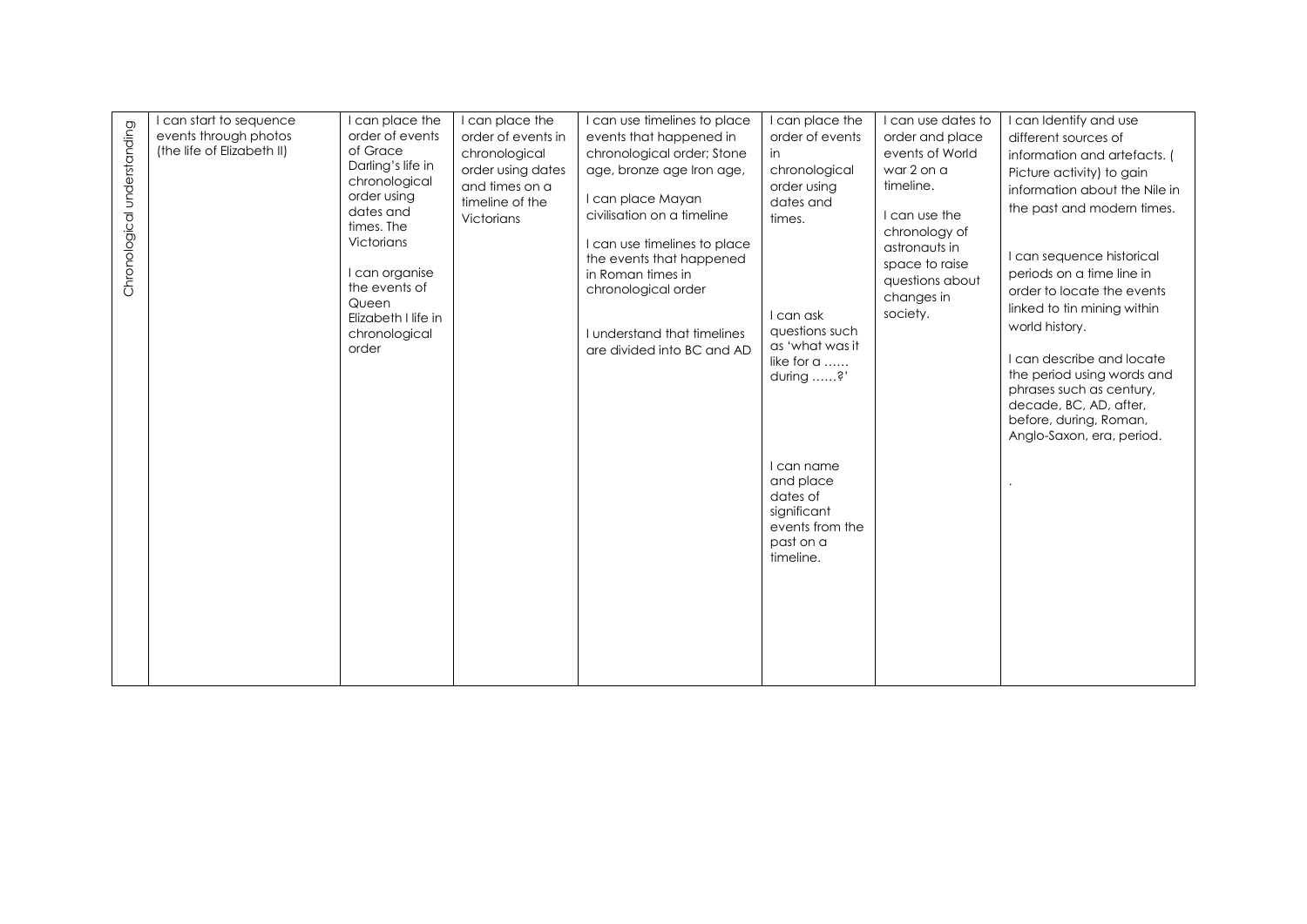|                                                    | know some differences        | I can compare    | I can find           | I can describe similarities | I can use        | I can provide an     | I can give similarities and  |
|----------------------------------------------------|------------------------------|------------------|----------------------|-----------------------------|------------------|----------------------|------------------------------|
|                                                    | between old and new toys.    | and contrast     | information          | and differences between     | subject specific | account of WW2       | differences between miners   |
|                                                    | comparison                   | the life of a    | about Florence       | the different ages          | words such as    | based on more        | in Cornwall and their move   |
|                                                    |                              | significant      | Nightingale from     |                             | monarch.         | than one source.     | elsewhere in the World.      |
|                                                    |                              | Victorian figure | pictures and         | I can understand the        | settlement,      |                      |                              |
|                                                    | can begin to identify and    | with a similar   |                      | reasons for the changes     |                  |                      | I can understand how some    |
|                                                    | recount some details about   | person now.      | stories of her life. | that took place in Great    | invader etc      |                      | changes to the Nile have     |
| and changes in the                                 | the roles of people who help |                  |                      | Britain during Roman times. | accurately.      | I can compare        | affect life today (Aswan and |
|                                                    | me in society.               |                  | I can put events     |                             |                  | life in the 1940s to | Great Ethiopian Dam).        |
|                                                    |                              |                  | in Richard           |                             |                  |                      |                              |
|                                                    |                              | I can find the   | Trevithick's life in |                             |                  | life now.            | I can understand that the    |
|                                                    | I can show knowledge and     |                  | chronological        |                             |                  |                      |                              |
|                                                    | understanding about people   | answers to       | order.               |                             |                  |                      | past has been represented in |
|                                                    | and events in different ways | some questions   |                      |                             |                  |                      | different ways by using      |
|                                                    | (e.g. role play, talking,    | about the past   |                      |                             |                  |                      | different representations of |
|                                                    | drawing, writing.)           | from sources of  |                      |                             |                  |                      | the River Nile. (Pictures,   |
|                                                    |                              | information,     |                      |                             |                  |                      |                              |
| Knowledge and understanding of past events, people |                              |                  |                      |                             |                  |                      | paintings, carvings etc)     |
|                                                    |                              | I can explain    |                      |                             |                  |                      |                              |
|                                                    |                              | the differences  |                      |                             |                  |                      | I can suggest accurate and   |
|                                                    |                              | between the      |                      |                             |                  |                      | plausible reasons for how /  |
|                                                    |                              | houses of the 3  |                      |                             |                  |                      | why the discovery of the     |
|                                                    |                              | Stone Age        |                      |                             |                  |                      |                              |
|                                                    |                              | periods          |                      |                             |                  |                      | ichthyosaur has been         |
|                                                    |                              |                  |                      |                             |                  |                      | represented and interpreted  |
|                                                    |                              |                  |                      |                             |                  |                      | in different ways.           |
|                                                    |                              |                  |                      |                             |                  |                      |                              |
|                                                    |                              |                  |                      |                             |                  |                      |                              |
|                                                    |                              |                  |                      |                             |                  |                      |                              |
|                                                    |                              |                  |                      |                             |                  |                      |                              |
|                                                    |                              |                  |                      |                             |                  |                      |                              |
|                                                    |                              |                  |                      |                             |                  |                      |                              |
|                                                    |                              |                  |                      |                             |                  |                      |                              |
|                                                    |                              |                  |                      |                             |                  |                      |                              |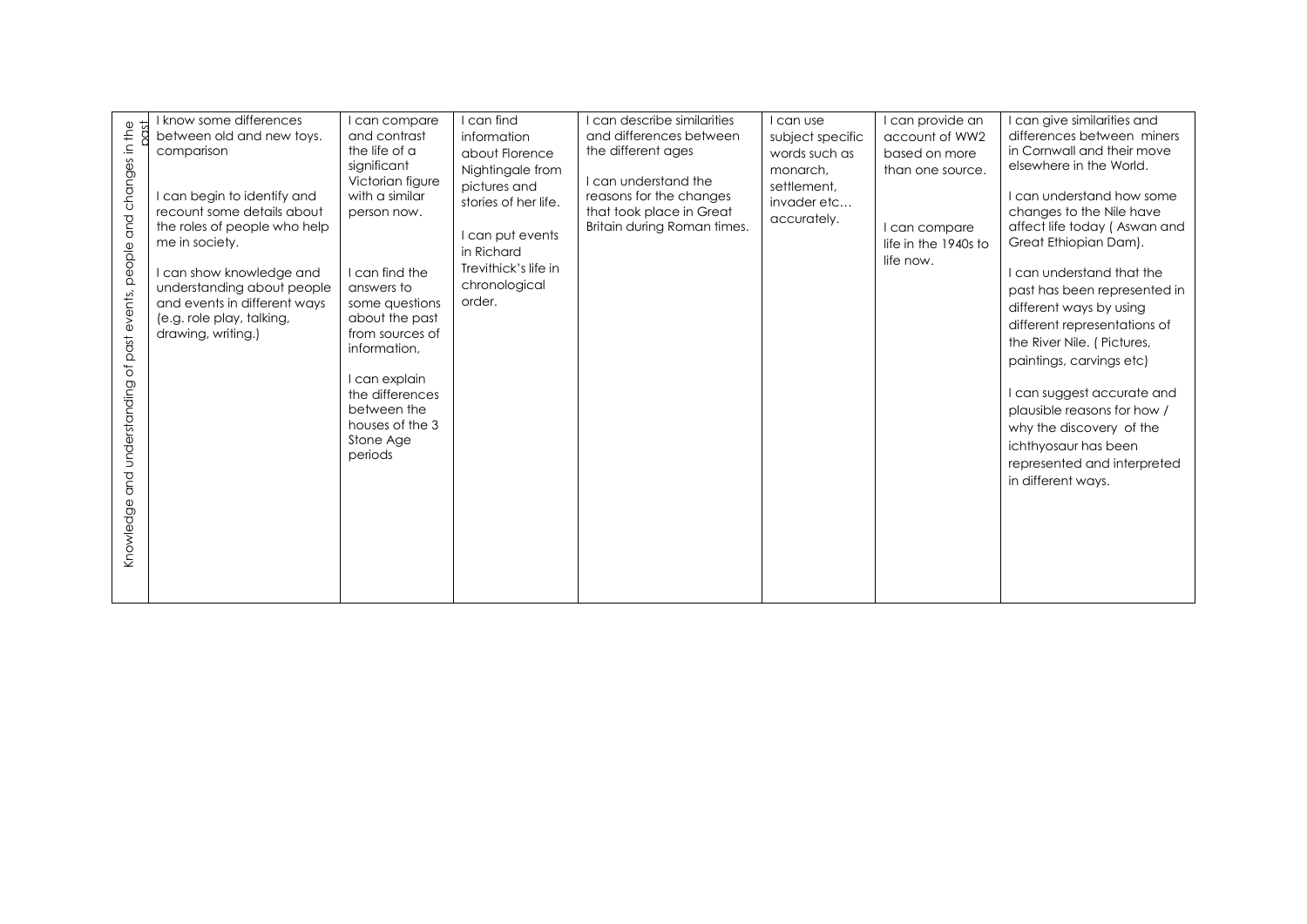| Historical interpretation | I can express a preference<br>for old or new toys from my<br>experiences (comparison). | I can use first<br>hand resources<br>(visit to the<br>lifeboat station)<br>to compare<br>and contrast<br>changes in RNLI<br>over time.<br>I can compare<br>the life of<br>George Forrest<br>with a modern<br>day plant<br>hunter.<br>I can compare<br>his expedition<br>with a modern<br>day journey to<br>similar places<br>I can compare<br>what I know<br>about Elizabeth<br>I with what I<br>know about<br>Elizabeth II to<br>draw<br>conclusions<br>and make<br>comparisons<br>about their lives | I can compare<br>hospitals in<br>Scatari to<br>hospitals today<br>I can compare<br>the experiences<br>of Florence<br>Nightingale,<br>Marry Secole and<br><b>Edith Cavell</b><br>I can explain<br>similarities and<br>differences in<br>how<br>nursing/medical<br>care is today<br>compared with<br>FN's time.<br>I can compare<br>Victorian modes<br>of transport with<br>modern transport | I can explain the<br>differences between the<br>Paleolithic, Mesolithic and<br>Neolithic periods<br>I can compare what life<br>would have been like<br>before and after the<br>Romans lived in Britain<br>I can compare a Maya<br>house with an Iron Age<br>house and my house | I can use more<br>than one<br>source of<br>evidence for<br>historical<br>enquiry in order<br>to gain more<br>accurate<br>understanding<br>of history.<br>I can give<br>reasons why<br>changes in<br>houses, culture,<br>leisure, clothes,<br>buildings and<br>their uses, things<br>of importance<br>to people, ways<br>of life, beliefs<br>and attitudes<br>may have<br>occurred<br>during a time<br>period.<br>I can give<br>reasons why<br>there may be<br>different | I can put forward<br>reasons for the<br>increasing<br>number of<br>women and<br>people of colour<br>becoming<br>astronauts<br>I can compare<br>life in Ancient<br>Greece to life<br>now. Democracy<br>and Olympics<br>I can identify<br>some social,<br>cultural, and<br>ethnic diversities<br>of societies<br>studied in Britain<br>and the wider<br>world.<br>I can use primary<br>(photos, letters,<br>Pathe film,<br>propaganda<br>posters) and<br>secondary | I can form my own opinion<br>about events linked to An<br>Goff using a range of<br>sources.<br>I know and understand that<br>some evidence linked to the<br>uprising is propaganda and<br>this affects interpretations of<br>history<br>I can suggest accurate and<br>plausible reasons for how /<br>why the uprising has been<br>represented in different ways.<br>I know and understand when<br>learning about the dams that<br>some evidence is<br>propaganda, opinion or<br>misinformation and that this<br>affects interpretations of<br>history.<br>I can give my own reasons<br>why changes may have<br>occurred towards the<br>treatment of Mary Anning<br>later in her life.<br>I can form my own opinions<br>about the lives and |
|---------------------------|----------------------------------------------------------------------------------------|-------------------------------------------------------------------------------------------------------------------------------------------------------------------------------------------------------------------------------------------------------------------------------------------------------------------------------------------------------------------------------------------------------------------------------------------------------------------------------------------------------|--------------------------------------------------------------------------------------------------------------------------------------------------------------------------------------------------------------------------------------------------------------------------------------------------------------------------------------------------------------------------------------------|--------------------------------------------------------------------------------------------------------------------------------------------------------------------------------------------------------------------------------------------------------------------------------|-------------------------------------------------------------------------------------------------------------------------------------------------------------------------------------------------------------------------------------------------------------------------------------------------------------------------------------------------------------------------------------------------------------------------------------------------------------------------|------------------------------------------------------------------------------------------------------------------------------------------------------------------------------------------------------------------------------------------------------------------------------------------------------------------------------------------------------------------------------------------------------------------------------------------------------------------|--------------------------------------------------------------------------------------------------------------------------------------------------------------------------------------------------------------------------------------------------------------------------------------------------------------------------------------------------------------------------------------------------------------------------------------------------------------------------------------------------------------------------------------------------------------------------------------------------------------------------------------------------------------------------------------------------------------------------------------------|
|                           |                                                                                        |                                                                                                                                                                                                                                                                                                                                                                                                                                                                                                       |                                                                                                                                                                                                                                                                                                                                                                                            |                                                                                                                                                                                                                                                                                | accounts of<br>history<br>I can compare<br>the life of<br>Anglo-Saxons to<br>Vikings in<br>Britain.                                                                                                                                                                                                                                                                                                                                                                     | (fiction texts, film<br>extracts) sources<br>to deduce a.)<br>feelings of<br>children during<br>evacuation, b.)<br>people during<br>the Blitz.                                                                                                                                                                                                                                                                                                                   | treatment of poor women in<br>Mary Anning's life using a<br>range of sources<br>I can form my own opinion<br>about the life and treatment<br>of Black people as<br>experienced by Harriet<br>Tubman                                                                                                                                                                                                                                                                                                                                                                                                                                                                                                                                        |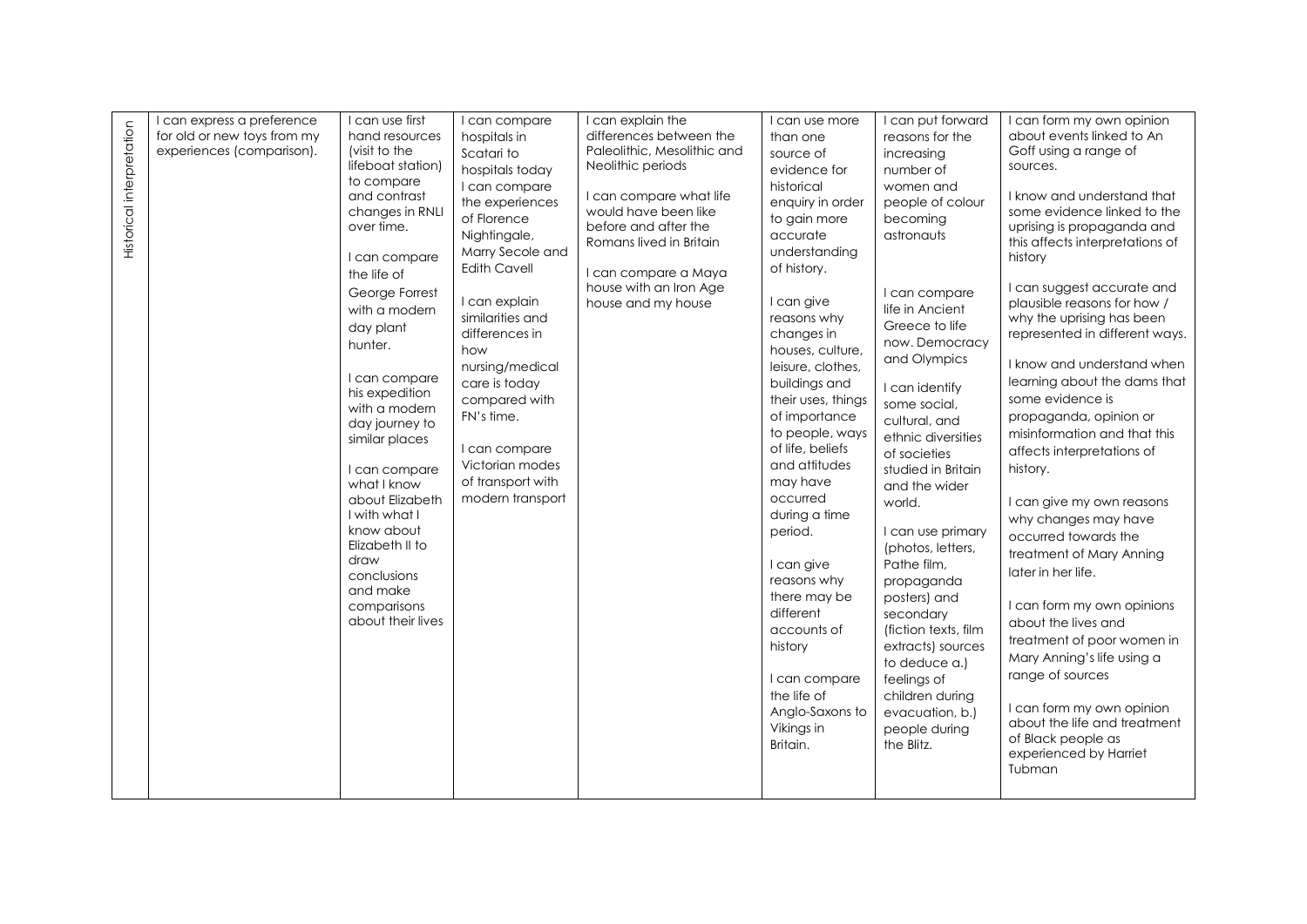| enquiry<br>Historical | I can find answer to simple<br>questions about the past<br>from sources. | can use<br>evidence to ask<br>questions and<br>find answers to<br>questions about<br>the life of<br>Grace Darlina. | I can use<br>evidence to ask<br>questions and<br>find answers to<br>questions about<br>the past<br>How were the<br>lives of MS and<br>EC different FN? | I understand that our<br>knowledge of pre-history is<br>gained from archaeologists<br>and artefacts<br>I can use evidence to find<br>out about change during a<br>time period | I can ask<br>questions such<br>as 'what was it<br>like for a<br>during ?'<br>Lunderstand<br>the difference<br>between<br>primary and<br>secondary<br>sources of<br>evidence.<br>I can use<br>evidence to ask<br>questions and<br>find answers to<br>questions about<br>the past. | I know that there<br>often isn't a<br>simple/single<br>answer to a<br>historical question<br>e.g. What was life<br>like in Ancient<br>Greece? (Athens<br>vs. Spartans)<br>I can use<br>secondary<br>sources to collect<br>information<br>about the past. | I can identify and use<br>different sources of<br>information to find out about<br>the uprising. I can select the<br>most appropriate source of<br>evidence for this task<br>I can evaluate the usefulness<br>and accurateness of<br>different sources of evidence<br>when looking at different<br>resources from the past<br>I can Identify and use<br>different sources of<br>information and artefacts.<br>when finding out about the<br>River Nile (Picture, video,<br>written descriptions)<br>I can describe similarities and<br>differences between some<br>Egyptian people, events and<br>objects studied using<br>artefacts, pictures etc from<br>handling session |
|-----------------------|--------------------------------------------------------------------------|--------------------------------------------------------------------------------------------------------------------|--------------------------------------------------------------------------------------------------------------------------------------------------------|-------------------------------------------------------------------------------------------------------------------------------------------------------------------------------|----------------------------------------------------------------------------------------------------------------------------------------------------------------------------------------------------------------------------------------------------------------------------------|----------------------------------------------------------------------------------------------------------------------------------------------------------------------------------------------------------------------------------------------------------|-----------------------------------------------------------------------------------------------------------------------------------------------------------------------------------------------------------------------------------------------------------------------------------------------------------------------------------------------------------------------------------------------------------------------------------------------------------------------------------------------------------------------------------------------------------------------------------------------------------------------------------------------------------------------------|